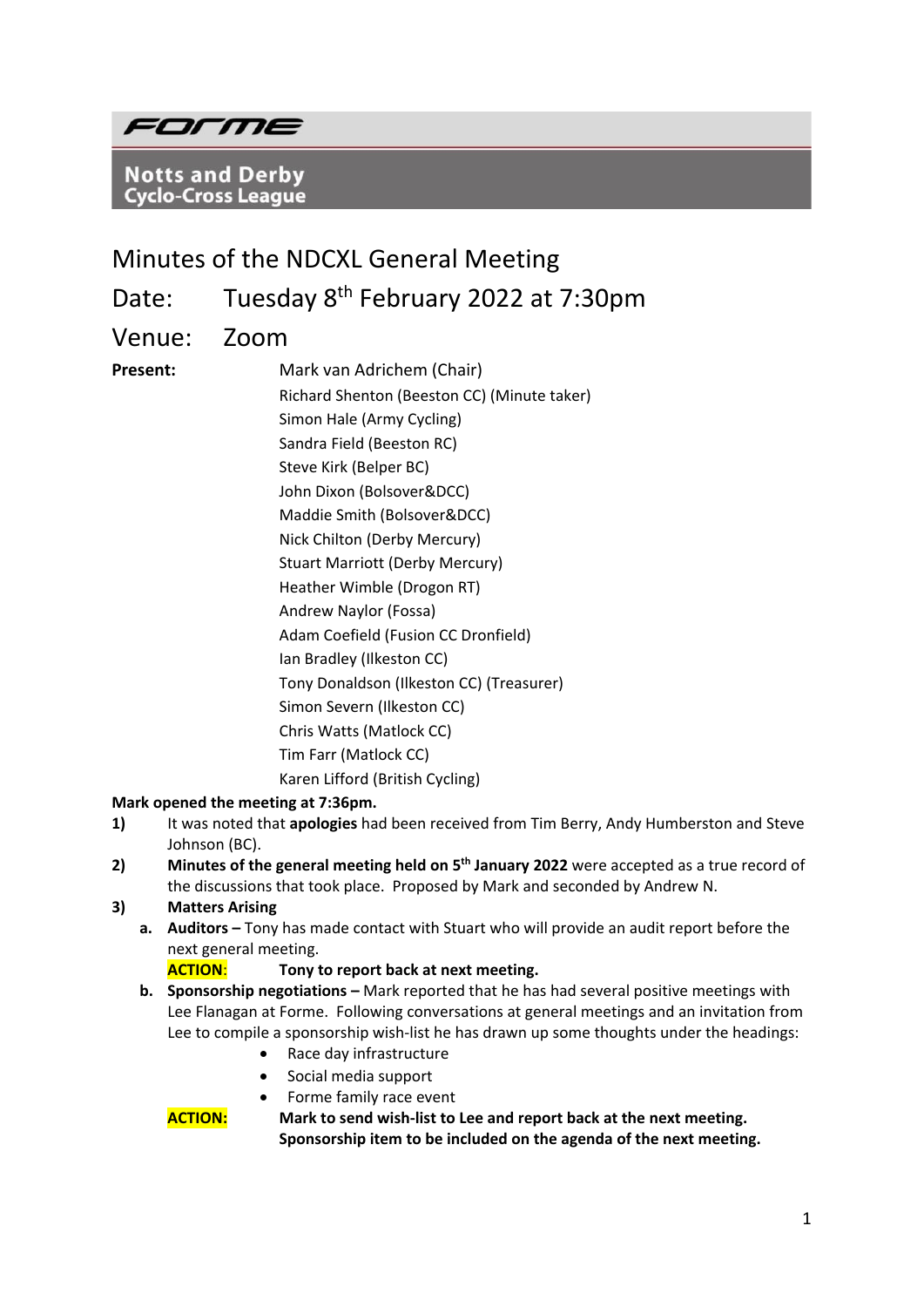**c. Volunteer recruitment –** Richard reported that he hasn't received any new comments concerning the updated 'Volunteer League Map'. Will leave until the next meeting then put together a recruitment sub-group.

**ACTION: Team leaders to review and respond to draft version of the volunteer map by the next general meeting.** 

- d. **CX Commission –**Karen to raise the following queries at the next CX Commission meeting in March:
	- $\circ$  BC rule: CX8.1.1 is the prohibition of assisting U12 riders against the spirit of U12 racing?
	- o Is a manual finish-line back-up system required?

# **ACTION: Karen to ask questions at the next CX Commission meeting.**

e. **Events for 2022-2023 –** Following the distribution of the minutes from the January meeting Dave Gretton made contact to suggest speaking to current and former event organisers to encourage them to put on an event next season. Mark offered to make the calls. Richard also noted that Dave offered to mentor/support new organisers. Mark thanked Dave for the offer.

Andrew was keen to stress the importance of holding a pre-season organisers' meeting to ensure that events under the NDCXL banner have a consistent look and feel.

Karen asked when an organiser recruitment meeting could be held and suggested June. Maddi mentioned that Thomas Hutchison has contacted her expressing interest in organising an event on behalf of the Uni of Nottingham. Karen has been in touch with Thomas and is meeting him later this week.

In relation to sending a formal letter to the CX Commission, Karen confirmed that the next meeting of the commission will be held in March. Richard, Mark and Andrew will draft the letter.

#### **ACTION: Mark to ring event organisers, past and present**

**Decision to be made about organiser recruitment meeting – June? Karen to report back about Uni of Nottm interest in organising an event. Mark, Richard and Andrew N to draft letter to CX Commission for March**

- **f. BC League affiliation –** Richard reported that payment has now been made.
- **g. Retrieving trophies –** Andrew reported that some perpetual trophies were returned at Broxtowe and the emailed reminders about returning trophies had some effect. There is, however, a need to chase up.

**ACTION: Andrew to chase 2020 trophy holders that are current League members Heather to chase 2020 trophy holders that are not current League** 

#### **members**

#### **Ian to contact Evie Hartley**

**h. Finance review –** Tony reported that League income in the form of levies from the 2021- 2022 events have just about covered the League's costs for each event. The next step for the review is to confirm the level of Forme sponsorship (see item 3b above) and determine if BC's financial review will have an impact on the 2022-2023 season. Karen didn't think it would but will investigate and report back.

**ACTION: Karen to report back re BC financial review and impact on next season. Forme sponsorship deal to feed into financial review.** 

**Sub-group to be established to discuss potential changes to entry fees, NDCXL levies, league affiliation fees, etc.** 

#### **4) Team updates**

- **a.** Admin **Richard explained that all the Admin updates are included within this** meeting.
- **b. Logistics** Nick reported that the League equipment is clean, dry and ready for next season.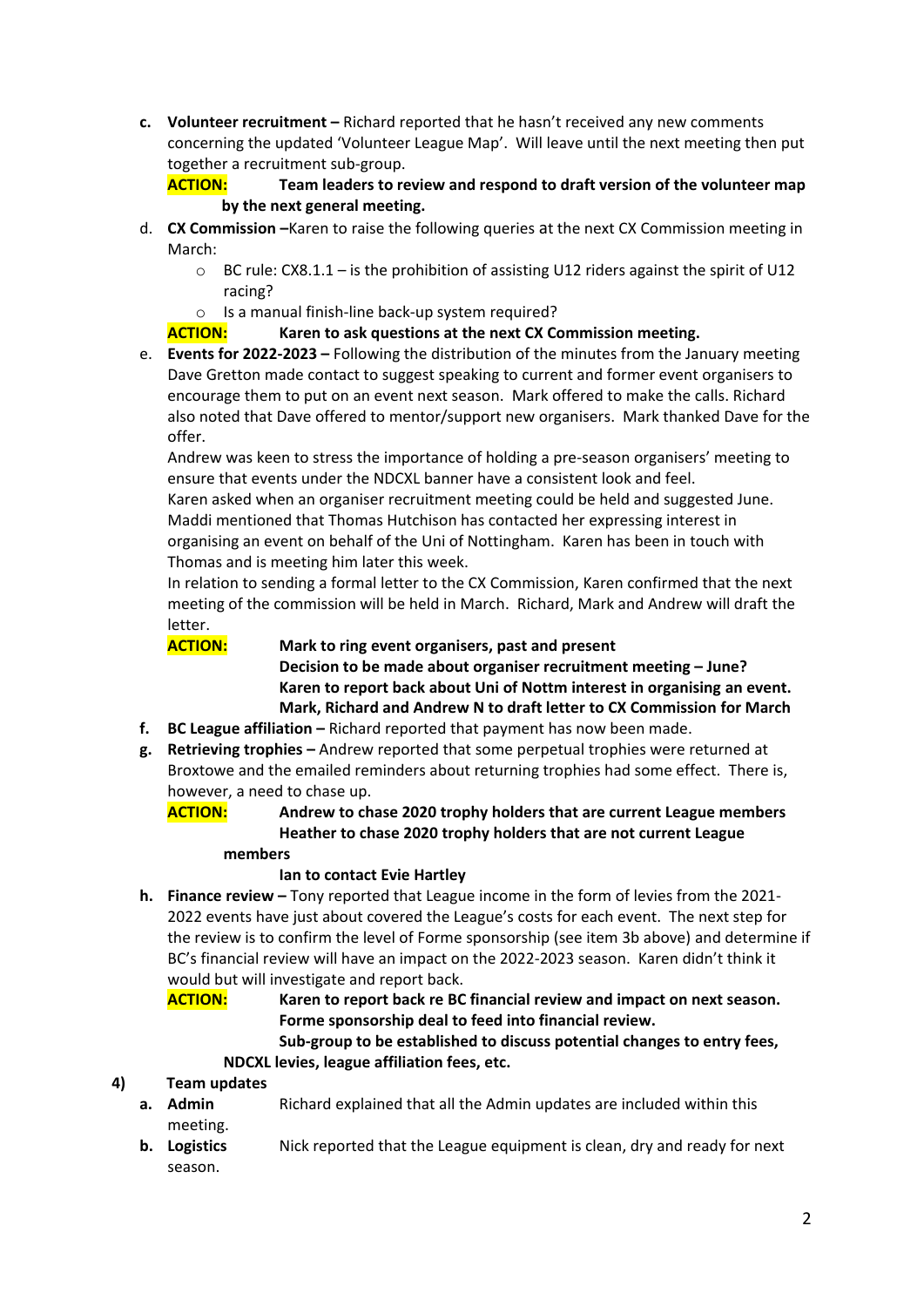- **c. Officials** Karen had nothing to report.
- **d. Results** Heather to input into item 5 below.
- **e. Events** Maddi reported that the next activity for the Events Team will be date setting for the 2022-2023 season (also see 3e above). This will be followed by paying BC's entry fees and setting up the events in June, which Sandra is going to take on.
- **f. Comms** Steve explained that his next action will be to publicise details for the presentation evening and AGM.
- **g. Finance** Nick asked about the event underwriting fund that was established from surplus funds from NDCXL events in order to support events that might not break even. Tony confirmed that he has received £2376.87, with contributions from Ilkeston, VC Nottingham and Derby Mercury. Richard explained that he is still waiting for Broxtowe entry fees to be transferred to the club from BC. He added that the excess from the event was approximately £100 only, so Beeston CC would not be transferring funds to the League. Tony explained that the fund was not used to support events, but it had been agreed that the money would be used to subsidies the presentation evening (see items 6 and 10 below).

#### **5) League results**

Richard explained that the end of season results have produced some anomalies that arise from the combination of applying rule 5.1, which states: *To be eligible for a League prize, a rider must have raced a minimum of 5 point scoring rounds* and rule 4.8.1.2, which states: *If there are fewer than 10 events in the League programme, the two lowest scores will be disregarded.* With only 4 x point scoring rounds to count after dropped rounds, the requirement to have 5 x point scoring rounds to get a prize means that it is possible to have the 4 x points scores needed to get a high league placing, but not the 5 needed to get a prize. It was acknowledged that the issue effects 7 league tables of the total of 12. The V50s category was given as an example of the issue:

Danny Alexander (4 rounds – 800 points) and Simon Hales (5 rounds – 798.4 points). If rule 5.1 is applied Simon wins, even though he has more points. It was felt that this outcome would not be fair. For instance, Simon, who was at the meeting, said he would prefer Danny to win as he is the stronger rider. However, it was noted that some riders are already claiming they have won prizes, even though there a riders in the same category who have more points but only have 4 counting rounds.

There were differing opinions across the meeting, with some arguing that the League's rule's should not be amended retrospectively, while others argued that prize allocation should be determined by points only, thereby rewarding the stronger rider. Other suggested not publishing the league tables at all. A compromise option was also discussed: awarding two sets of prizes, the first to riders who won their category and have 5 counting rounds AND riders who have more points than these winners but only have 4 counting rounds. It was agreed that the options should be put to the vote on the understanding that:

- o Any outcome would apply to the 2021-2022 season only.
- $\circ$  Rule 5.1 should be applied in some form in the final outcome, as altering the rules retrospectively is unacceptable.
- o The regional champs should be treated as one of the point scoring rounds.
- $\circ$  Because of the low number of events and to avoid penalising riders who helped to organise events it was agreed that rounds where average points were awarded should be treated as 'scoring rounds'.

Initially members at the meeting were asked if the league tables should be published: **Question: Should NDCXL publish league tables for the 2021-2022 season?** 

#### **Yes: 13 No: 2**

#### **It was therefore agreed that the league tables will be published.**

Members were then asked how prizes should be allocated: apply rule 5.1 only (a rider needs to have 5 counting rounds to be eligible for a prize: Simon Hale would win the V50s) or apply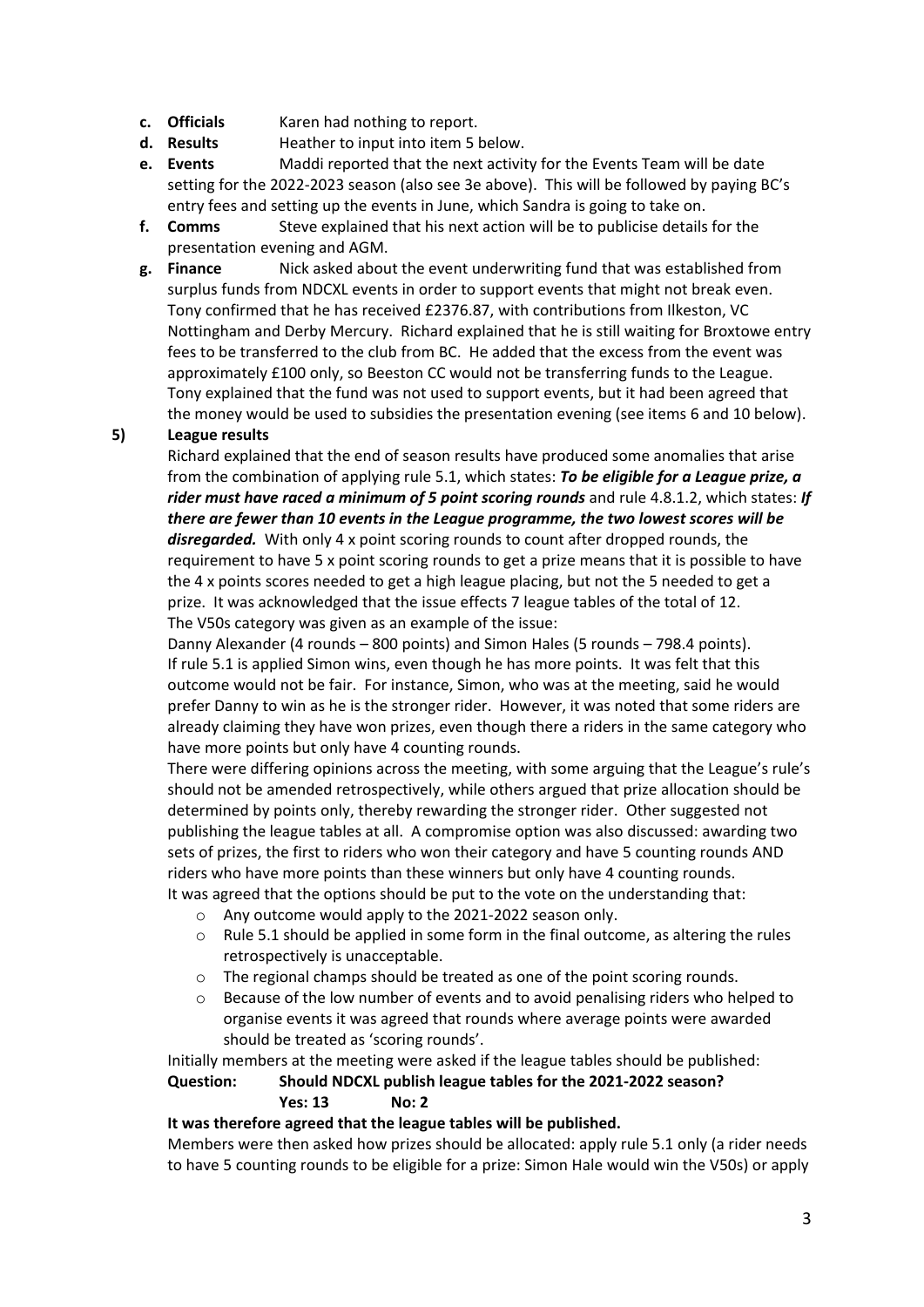rule 5.1 AND award prizes to riders who have 4 scoring rounds but have more points than the winners with 5 point scoring rounds (Simon Hale AND Danny Alexander win first prizes)

**Question 1: Should the 5 round rule (rule 5.1) only be applied to determine the winners of the NDCXL categories results for the 2021-2022 season? Yes: 3**

**Question 2: Should prizes be awarded to the:**

- o **Winners of leagues who have 5+ counting rounds? AND**
- o **Riders who have 4 point scoring rounds and have more points than the winners with 5 point counting rounds?**

#### **Yes: 12**

**It was therefore agreed that prizes would be awarded to both riders where appropriate.**  TEAM COMPETITIONS

Heather asked how points should be allocated in the team competition. Rule 5.6.2. states that, *Riders will score team points according to their position in their respective leagues, with one point for first place, two points for second etc.* That being the case, where there are two winners should both be allocated points? Heather agreed to compare results of team competitions when using both sets of criteria.

**ACTION: Heather to check team competition prize allocation**

**Publish league tables, when they have been agreed, along with these minutes and text explaining the decisions made.** 

#### **6) Presentation evening**

#### • **2022 presentation evening**

At the last general meeting it was felt that although it would be possible to hold a presentation evening under the Government's current COVID-19 mitigation measures it might not be appropriate to do so. To make a final decision about having a presentation evening, members were asked to vote on the question:

**Question: Should the NDCXL hold a presentation evening at the end of the 2021-2022 season?**

 **Yes: 3 No: 8 Abstentions: 1**

**It was therefore agreed that NDCXL would not organise or hold a presentation evening to mark the end of the 2022 season.** 

#### • **Trophy engraving**

As final league tables are to be published, it was agreed that trophies and medals will be awarded in line with rules 5.3, 5.4 and 5.5. In addition, it was agreed that winners with 5 counting rounds and those with 4 counting rounds will both be awarded permanent trophies, however there was some debate over the inclusion of one or two names on the perpetual trophies. Members were therefore asked to vote on the question:

**Question: Should two names be engraved on the perpetual trophies where there is a winner with 5 counting rounds AND 4 counting rounds?**

**Yes: 14 No: 2** 

**It was therefore agreed that both names should appear on the perpetual trophies where appropriate.** 

**ACTION: Andrew N to organise engraving**

#### • **Ever present medals**

Because of the brevity of the season and impact of COVID-19 on attendance at events members were asked to vote on the question:

**QUESTION: Should the NDCXL award Ever Present Medals for the 2021-2022 season? Yes: 2 No: 12**

**It was therefore agreed that Ever Present Medals will NOT be awarded for the 2021-2022 season.**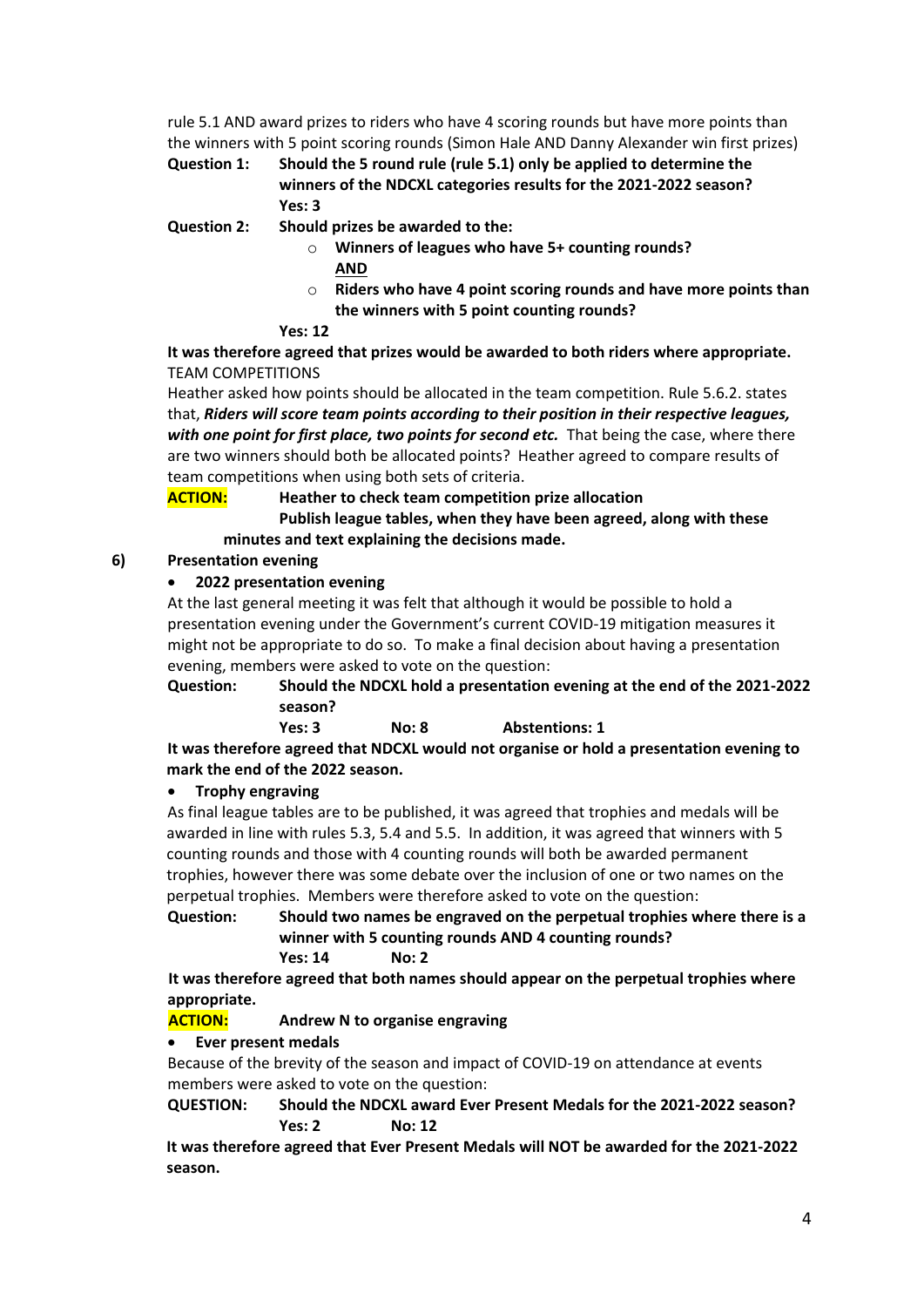#### • **Trophy collection**

It was agreed that while there will not be a presentation evening prize winners will be able to collect their permanent trophies and perpetual trophies. It was agreed that collection/delivery should be facilitated via clubs/team representatives. There was a concern about who should have the perpetual trophy when there are two winners, but it was agreed that the winners can resolve that issue between them.

Before engraving starts it was agreed that Heather will contact winners by email to confirm that they would like to receive a permanent trophy.

#### **ACTION: Heather to email winners re permanent trophies after league tables have been published.**

#### **7) AGM**

It was agreed the Annual General Meeting of the NDCXL will be held on 29 March 2022. A later date would result in a clash with Easter holidays.

**Members were asked to vote on the question:** 

**QUESTION: Should the 2022 AGM be held on Zoom:** 

**Yes: 14 No: 1**

**It was therefore agreed that the AGM will be held on Zoom on Tuesday 29th March 2022 at 7:30 on Zoom.** 

Simon kindly offered the facilities at Chetwynd Barracks for future face-to-face meetings.

# **8) Frank Griffiths Fund (FGF)**

Mark reported that Otto Chilton (Junior) and Ben Chilton (U23) both submitted FGF funding applications. A sub-group met to discuss the applications and agreed to issue awards of £100 each. They have both submitted race reports with images. Mark asked Tony to transfer the funds.

During the assessment process it became clear that there were some issues with the FGF application rules:

 $\circ$  This will be the second time that members have agreed to break the FGF rules by awarding funding to more than one rider from the same family in the same season. Members were therefore asked to vote on the following questions:

**Question: Should the rule stating:** 

*Where riders from the same family are eligible for funding only one application per family will be considered,*

**be removed from the Frank Griffiths Fund application rules?** 

**Yes: 13 No: 0 Abstained: 1**

**It was therefore agreed that in future years the number of applications that this rule be removed for next season.** 

- o It was agreed that the FGF application rule relating to riders racing in the NDCXL should be relaxed to read: *Applicants must be racing regularly in the current season of the NDCXL and/or must have raced in previous seasons of the NDCXL.*  (Amendments in red)
- $\circ$  There was some concern that awarding funding to a rider in a UCI registered team (Ben Chilton rides for Team Spectra Wiggle) was against the spirit of the award. There was no decision made on this subject, although Nick, Ben's father, pointed out that although Team Spectra Wiggle is a pro team most of the costs in racing abroad were borne by the family.

#### **ACTION: Tony to transfer £100 each to Otto and Ben Chilton**

#### **Steve to update Frank Griffiths Fund page on NDCXL website and upload race reports**

**Richard to amend FGF application document**